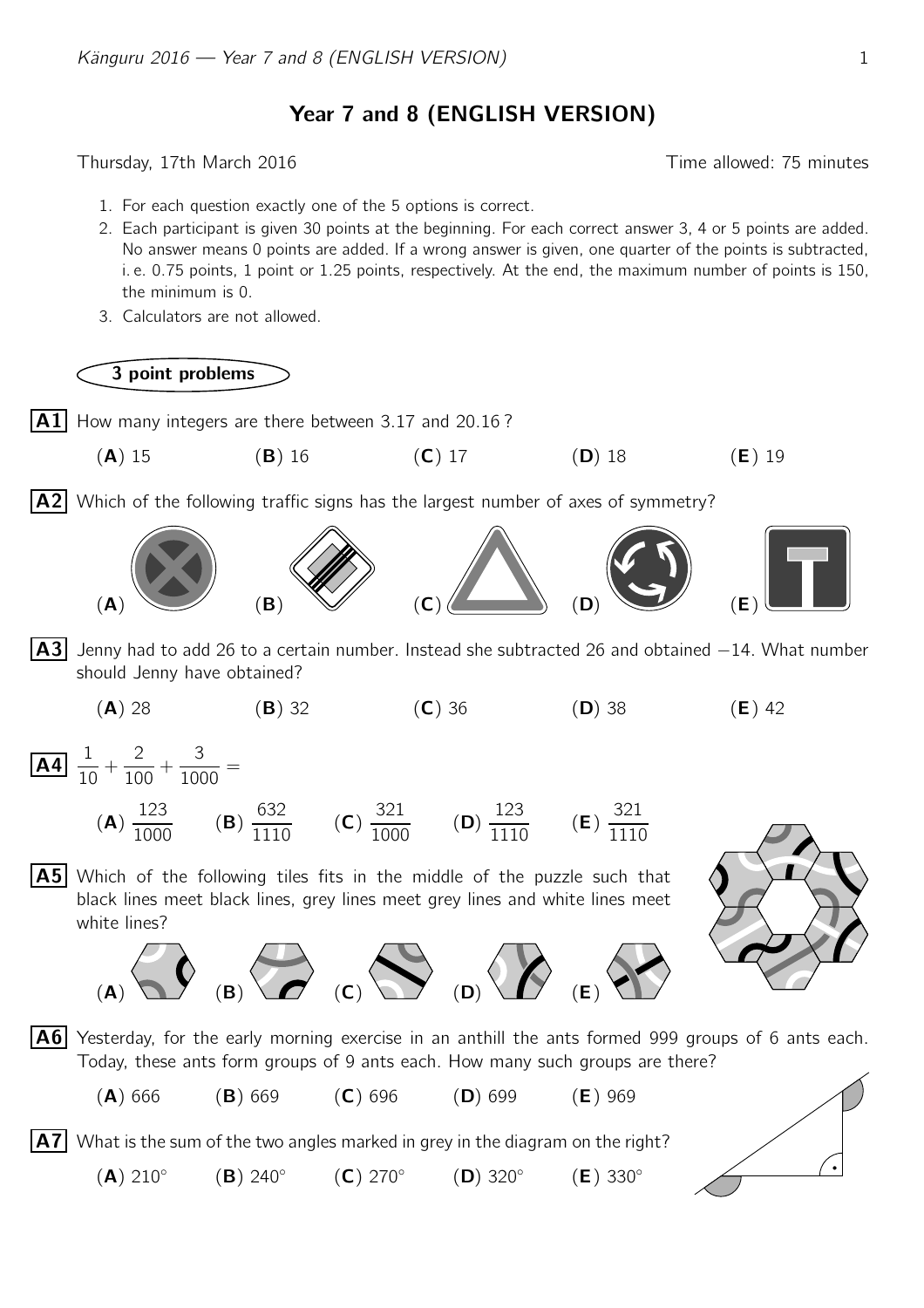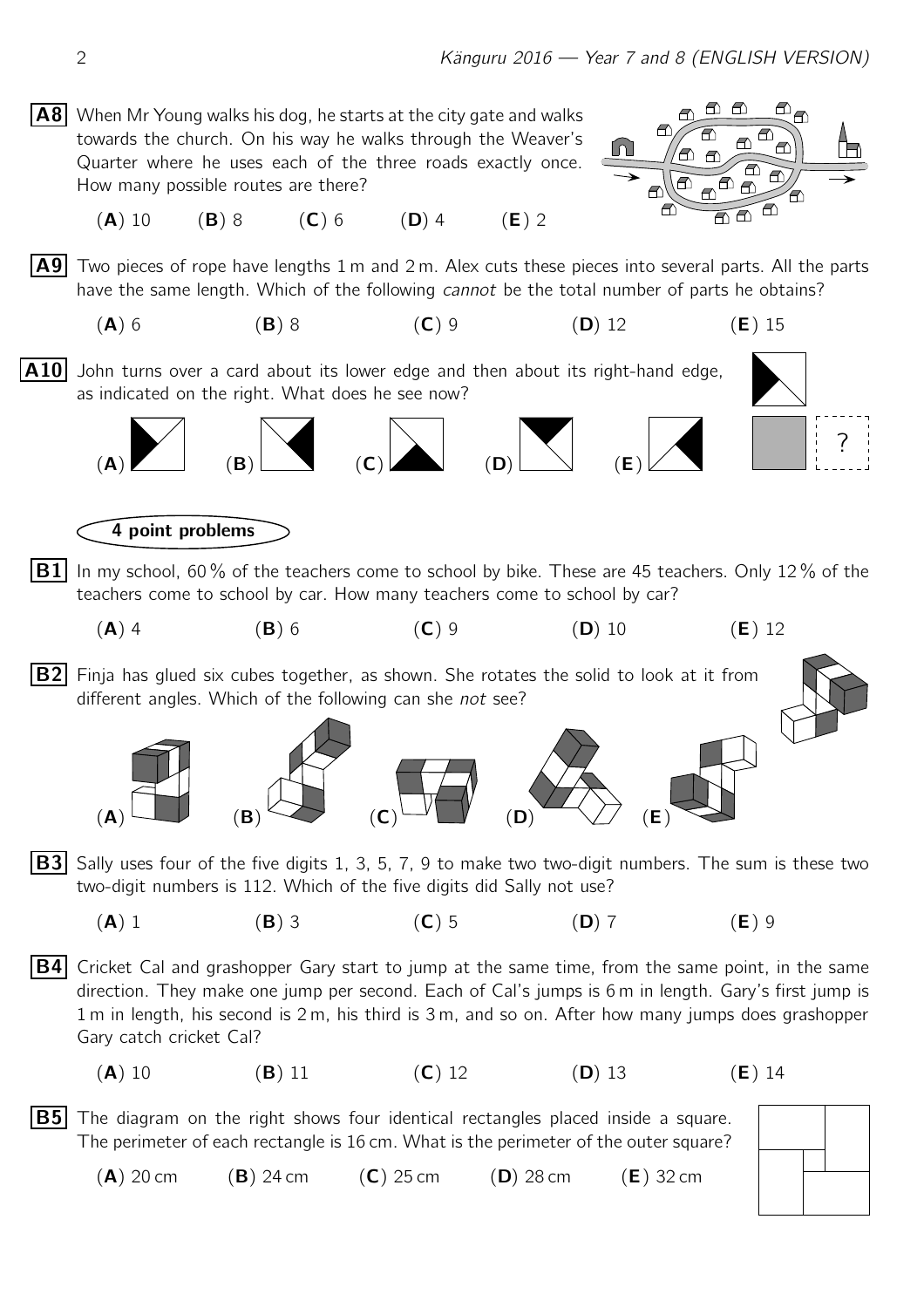**B6** How many of the light beads shown must be removed such that 90  $\%$ of the remaining beads are light?

 $(A)$  4 (B) 10 (C) 29 (D) 39 (E) 40

 $\boxed{\mathbf{B7}}$  Which of the following fractions has a value closest to  $\frac{1}{2}$  ?

- (A) 29 57 (B) 25  $\frac{28}{79}$  (C) 57  $\frac{92}{92}$  (D) (**D**)  $\frac{27}{50}$  $\frac{24}{59}$  (**E**)
- **B8** Seven standard dice (each with 1, 2, 3, 4, 5 or 6 dots on their faces) are glued together to make the solid shown on the right. The faces of the dice that are glued together have the same number of dots on them. How many dots in total are on the surface of the solid?
	- (A) 84 (B) 90 (C) 95 (D) 105 (E) 126
- **B9** Kia, Lea and Mia are riding bicycles. Kia starts behind Lea and Lea starts behind Mia. During the ride, each of the girls passes exactly once exactly one of the other girls. In how many different orders can they finish the ride?
	- $(A)$  only one  $(B)$  two  $(C)$  three  $(D)$  four  $(E)$  five
- **B10** A 3 cm wide rectangular strip of paper is grey on one side and white on the other. Maria folds the strip, as shown. The grey trapeziums are identical. What is the length of the original strip?



## 5 point problems

- $|\mathsf{C1}|$  There are 30 students in our class. In the Spanish lessons we sit in pairs so that exactly one third of the boys sits with a girl, and exactly one half of the girls sits with a boy. How many boys are there in our class?
	- (A) 16 (B) 18 (C) 20 (D) 21 (E) 24

 $|C2|$  Last year in Carina's café on average 1.5 cups per month got broken. There was no month with more than 2 broken cups, but May and August were the only months with no broken cup at all. In how many months did exactly 2 cups get broken?

(A) 4 (B) 5 (C) 6 (D) 7 (E) 8

 $|$  C3 Ivor writes down the results of the quarter-finals, the semi-finals and the final of a knock-out tournament. The results are (not necessarily in this order): Glen beat Antony, Carl beat Bart, Damien beat Henry, Carl beat Glen, Eric beat Fred, Damien beat Carl and Damien beat Eric. Which pair played in the final?

| $(A)$ Carl and Bart | (B) Damien and Carl | $(C)$ Eric and Fred |
|---------------------|---------------------|---------------------|
| (D) Damien and Eric | (E) Carl and Glen   |                     |





52 97